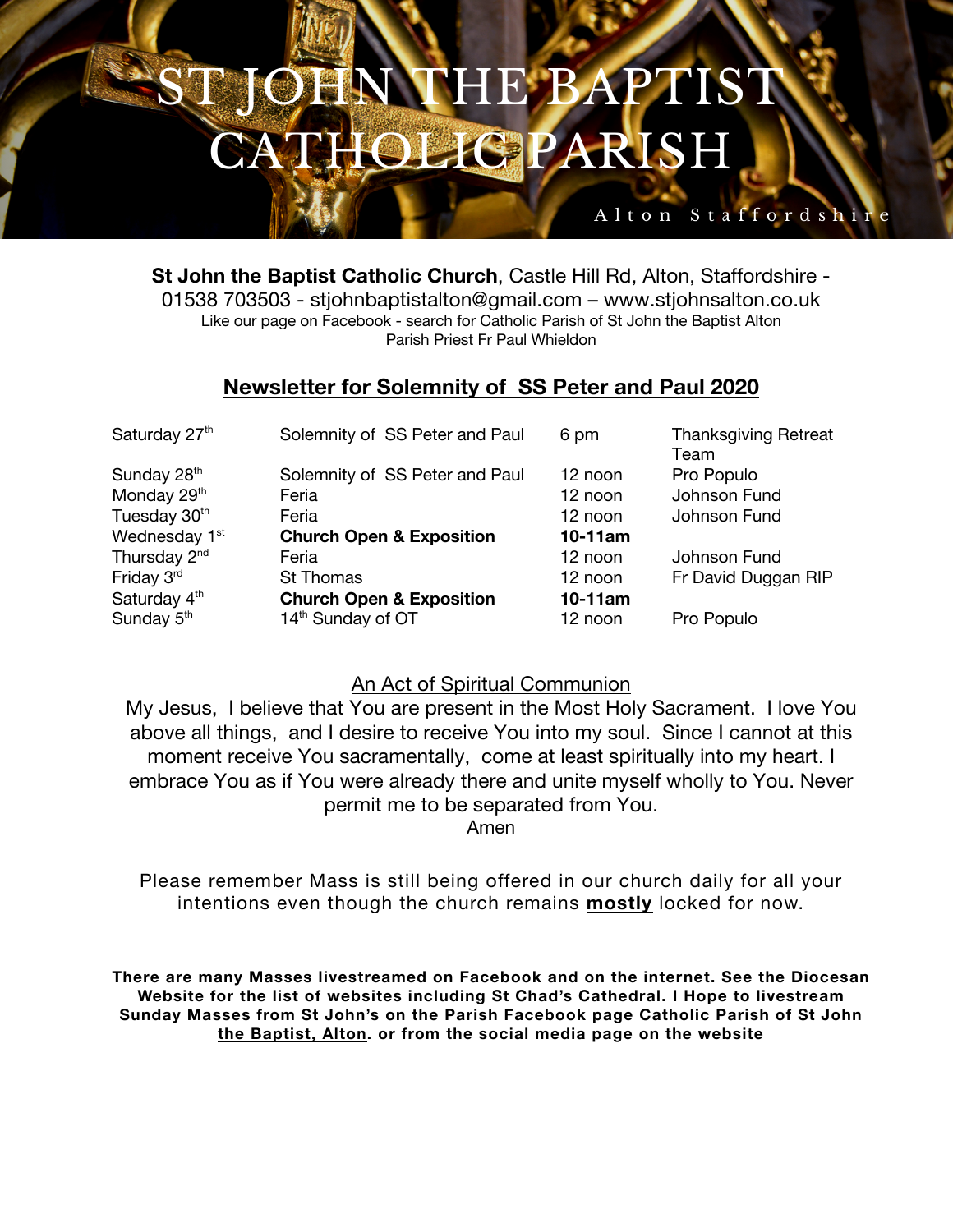# OHN THE BAPTIST **HOLIGPARISH**

**A Message from the Metropolitan Archbishops of the Catholic Church in England**

Alton Staffordshire

Dear Brothers and sisters in Christ,

Grace to you and peace from God our Father and the Lord Jesus Christ. On Tuesday we heard the announcement that, from the 4th July this year, places of worship will be able to reopen for prayer and services. We welcome this news with great joy. Since the lockdown began, members of all faiths have faced restrictions on how they have been able to celebrate important religious festivals. Our own experience of Easter was unlike any other we have known. Now, in our churches, and with our people, we can look forward again to celebrating the central mysteries of our faith in the Holy Eucharist. The recent reopening of our churches for individual private prayer was an important milestone on our journey towards resuming communal worship. Our churches that have opened have put in place all the measures needed to ensure the risks of virus transmission are minimised. This includes effective hand sanitisation, social distancing, and cleaning. We remain committed to making sure these systems of hygiene and infection control meet Government and public health standards.

We want to thank everyone within the Catholic community for sustaining the life of faith in such creative ways, not least in the family home. We thank our priests for celebrating Mass faithfully for their people, and for the innovative ways in which they have enabled participation through live-streaming and other means. We are grateful for the pastoral care shown by our clergy to those for whom this time of lockdown has been especially difficult, and, in particular, towards those who have been bereaved. We recognise too the chaplaincy services that have played a vital role in supporting those most in need. Gaining from the experience of all that we have been through, and bringing those lessons into the future, we must now look forward. With the easing of restrictions on worship with congregations, we tread carefully along the path that lies ahead. Our lives have been changed by the experience of the pandemic and it is clear that we cannot simply return to how things were before lockdown. We remain centred on the Lord Jesus and His command at the Last Supper to "do this in memory of me." We must now rebuild what it means to be Eucharistic communities, holding fast to all that we hold dear, while at the same time exploring creative ways to meet changed circumstances. It is important to reaffirm that, at present, the obligation to attend Sunday Mass remains suspended. A significant number of churches may remain closed as they are unable to meet the requirements for opening for individual prayer. Fulfilling these requirements is a precondition for any church opening after the 4th July for the celebration of Mass with a congregation. Please be aware that there will be a limit on the number of people who can attend Mass in our churches. This will determined locally in accordance with social distancing requirements. We therefore need to reflect carefully on how and when we might be able to attend Mass.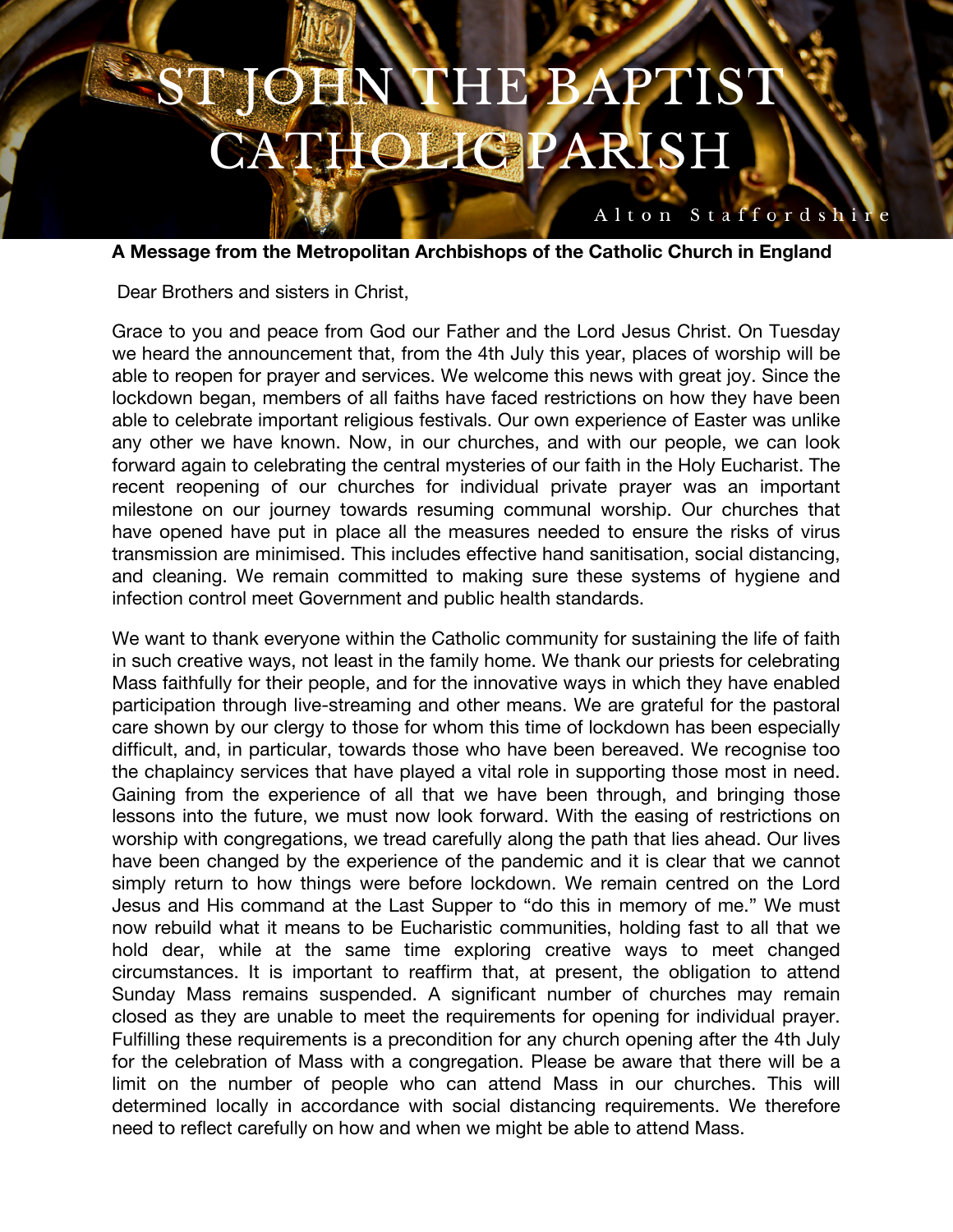## **NTHE BAPTIST BEE HOLIG PARISH**

#### Alton Staffordshire

We cannot return immediately to our customary practices. This next step is not, in any sense, a moment when we are going 'back to normal.' We ask every Catholic to think carefully about how and when they will return to Mass. Our priests may need to consider whether it is possible to celebrate additional Masses at the weekends. Given there is no Sunday obligation, we ask you to consider the possibility of attending Mass on a weekday. This will ease the pressure of numbers for Sunday celebrations and allow a gradual return to the Eucharist for more people. Moving forward, there will still be many people who cannot attend Mass in person. We therefore ask parishes, wherever possible, to continue live-streaming Sunday Mass, both for those who remain shielding and vulnerable, and also for those unable to leave home because of advanced age or illness. When we return to Mass there will some differences in how the celebration takes place. For the time being, there will be no congregational singing and Mass will be shorter than usual. None of this detracts from the centrality of our encounter with the Risen Christ in the Eucharist. We ask everyone to respect and follow the guidance that will be issued and the instructions in each church. "As I have loved you," said the Lord Jesus, "so you must love each other." (Jn 13:34) The lockdown has brought forth remarkable acts of charity, of loving kindness, from Catholics across our communities as they have cared for the needy and vulnerable. We have seen love in action through charitable works, and through the service of many front-line keyworkers who are members of our Church. Now we can begin to return to the source of that charity, Christ himself, present for us sacramentally, body, blood, soul and divinity, in Holy Communion. As we prepare to gather again to worship, let us, respectful of each other, come together in thanksgiving to God for the immense gift of the Holy Eucharist.

- Yours devotedly in Christ
- ✠ Vincent Cardinal Nichols, Archbishop of Westminster
- ✠ Malcolm McMahon OP, Archbishop of Liverpool
- ✠ Bernard Longley, Archbishop of Birmingham
- ✠ John Wilson, Archbishop of Southwark

This letter is addressed to the Catholic Community in England; the opening of the Catholic Churches in Wales is devolved to the Welsh Assembly who are still evaluating their position on opening Places of Worship.